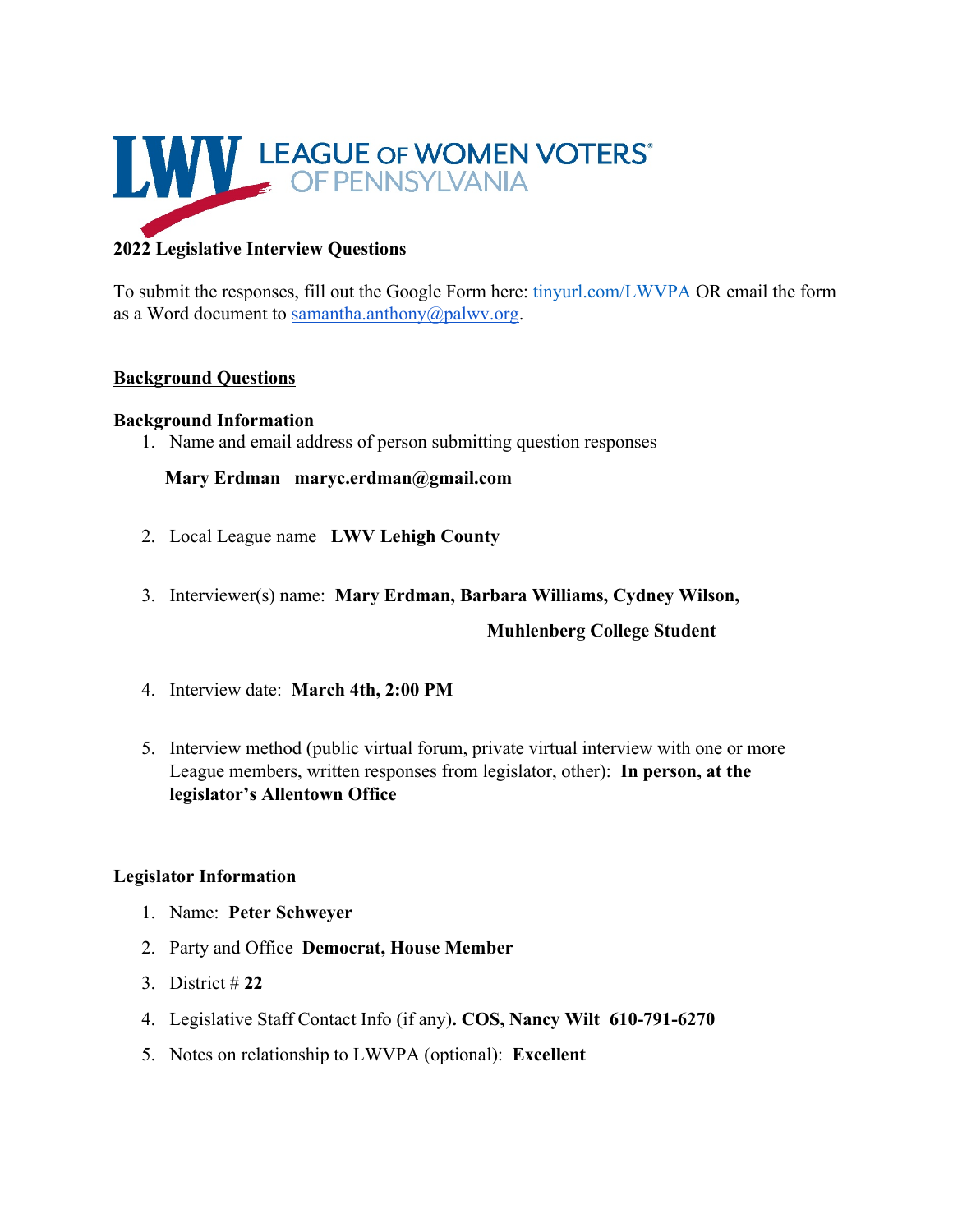### 6. **Legislative Questions:**

### *Environmental Policy*

1. What do you see as the path forward to combating climate change in Pennsylvania?

 **I see the path forward as "not one bullet," but a number of things to be done in the Legislature. Does not expect RGGI to survive a court review, since it may cause the premature closing of the coal plants which remain in western counties. Feels that the Alternative Energy Portfolio Standards Act (AEPS), needs to be enhanced and promoted. The AEPS requires that a certain percentage of the electricity sold comes from a variety of sources like: solar, wind, hydropower, methane gas, etc. These standards should be reviewed and increased for the renewable sources. Although AEPS does not take nuclear into consideration because it is not renewable; it is however, carbon free. Investment in nuclear should not be overlooked as we need time to create and increase more renewables.**

### 2. What are your plans to ensure cleaner water for all Pennsylvanians?

 **Considering that most clean water issues are man-made, we need to take a good look at how we can make better decisions about what we put on the land and in our water, and more money needs to be invested in clean-up projects. One of the worst offenders is coal mining waste which has actually turned many of our creeks and steam beds a rust color, especially in our western counties still mining coal. (Standards were relaxed during the Trump Administration and need to be changed). We also need to increase funding of land reclamation projects which results, also, in water reclamation. We need to look at the problem being created by the long-time use of PFAS, which is a foam used by firefighters. In Emmaus, the residue from firefighters using PFAS for training purposes for years, filtered down into one of the town aquifers, and required Emmaus to spend \$400,000 on a filtration system to remove these toxic chemicals (which last forever) from the water sources. Are there other areas of the state where this needs to be examined? We have to take into consideration that Pennsylvania is a large part of the Chesapeake Watershed and the waters which flow into this protected water basin, begin in our state and we have a huge responsibility to send clean and safe water into this basin.**

**At this point, student Cydney Wilson asked Rep. Schweyer his views on womens' reproductive rights and his response was that he supports reproductive rights 100%. He believes that women have a fundamental right to make decisions about carrying pregnancy, as well as having complete and total access to birth control and family planning. And that access should be given regardless of ability to pay.**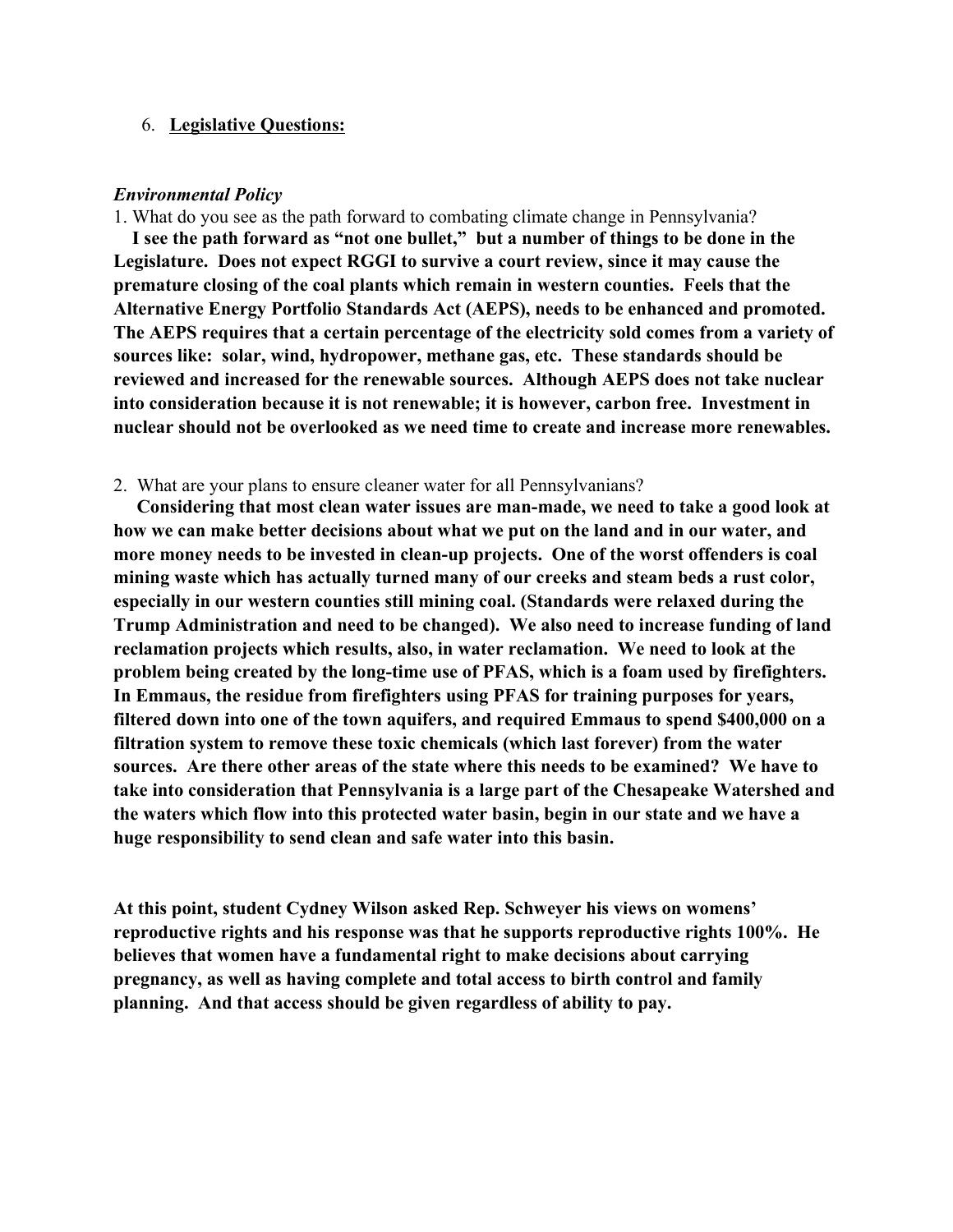### *Social Policy*

3. What are your plans to address escalating gun violence across the state? The League is watching several pieces of gun safety legislation: HB 235 (SB 88) calling for comprehensive background checks, HB 1903 (SB 134) to allow for families to petition for temporary removal of guns from a person who is in imminent danger of harming themselves or others, and HB 1846 (SB 855) calling for firearm safety training for first-time purchasers. Each of these bills are stuck in the judiciary committee. Do you have plans to push along these gun safety measures in the coming year?

**Regarding these bills; Rep. Schweyer feels that as long as the majority party remains in power that none of these bills will likely make it out of committee. HE supports: red flag laws, no assault rifles under 21, supports gun buybacks, and is very concerned about unregulated purchases from dealers, gun show loopholes and passing guns through families - the Florida loophole.**

4. Currently in Pennsylvania, most schools are not receiving adequate funding, and most students do not have the resources they need to succeed. According to the state's benchmark, 277 Pennsylvania districts need more than \$2,000 more per student to adequately support their education. And the poorest districts in Pennsylvania need even more, creating vast inequities in education across the state. What will you do to make sure every student in PA has access to a high-quality public education, as granted by the State Constitution?

**Rep. Schweyer believes that Level-Up is a good start to bringing the bottom 100 school districts up to a better level and believes that more has to be done to make sure that the "equation" is fair to all school districts. However, again, while this majority party is in control of final budget decisions; that adequate funding will be an issue for these 100 urban and rural schools that are in desperate need of better buildings, materials, better pay for teachers and administrators, etc. By not making the salaries more fair across the board, schools like the Allentown School District will continue to see a teacher and administrative shortages as surrounding school districts pay more. We have a systemic and structural problem with the way we fund education in our state and this is important work that needs to be addressed.**

**Regarding Federal Funding Relief and the Federal monies that have not been completely spent - he agrees that we should not spend every dollar from the Federal Government, especially on programs that have revolving needs, because they are yearly programs. However, a happy medium has to be reached as the money will be returned to Washington, if it is not spent by a certain date this year.**

### *Government / Election Policy*

5. Do you believe our voting process is secure? Do you believe that there are widespread problems, and if so what are they?